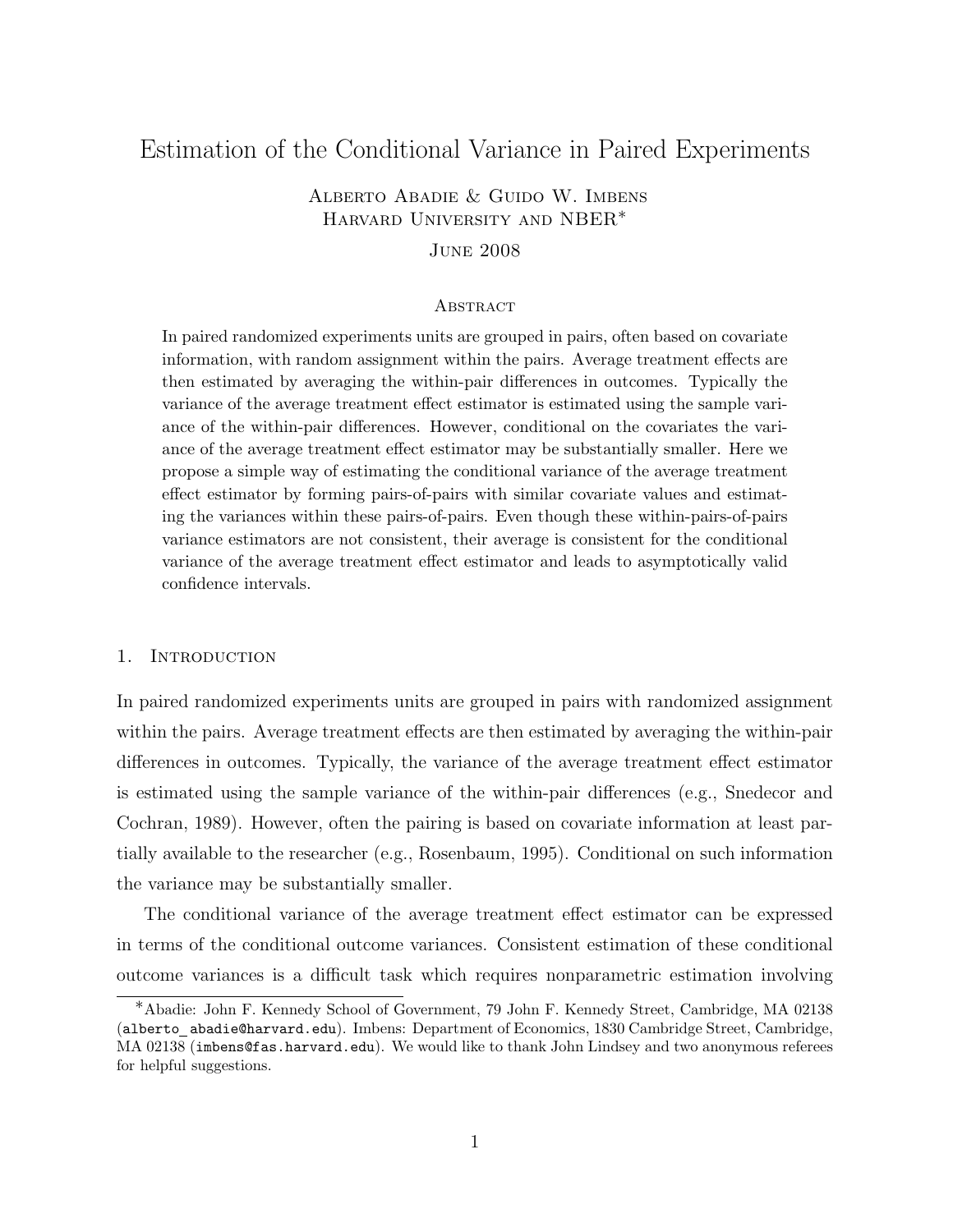sample-size-dependent smoothing parameter choices (see, e.g., Stone, 1977). Here we propose a simple way of estimating the conditional variance of the average treatment effect estimator by forming pairs-of-pairs with similar covariate values. These pairs-of-pairs allow us to obtain close-to-unbiased estimators of the conditional outcome variances. Even though these estimators are not consistent for the conditional outcome variances, their average is consistent for the conditional variance of the average treatment effect estimator and allows us to obtain asymptotically valid confidence intervals. A Monte Carlo simulation suggests that our estimator is accurate even in fairly small samples.

#### 2. Paired Experiments with Covariates

Consider a setup in which N pairs of units are matched on the basis of a vector of covariates. The covariates will be denoted by  $X_i$ ,  $i = 1, ..., N$ . Let  $\mathbf{X}' = (X_1, X_2, ..., X_N)$ . For each i, two units are drawn from the subpopulation with  $X = x_i$ . One of the two units is randomly selected to receive the active treatment, and for this unit we record the response  $Y_i(1)$ . The second unit receives the control treatment and for this unit we record the response  $Y_i(0)$ . Let  $\Delta(x)$  be the population average treatment effect for the subpopulation with  $X = x$ . Under standard conditions randomization implies:

$$
\Delta(x) = E[Y_i(1) - Y_i(0)|X_i = x].
$$

Let  $\varepsilon_i$  be the difference between the within-pair difference in outcomes and its population expectation conditional on  $X_i$ :

$$
\varepsilon_i = Y_i(1) - Y_i(0) - \Delta(X_i).
$$

Conditional on  $X_i$ ,  $\varepsilon_i$  has mean zero and variance  $\sigma_{\varepsilon}^2(X_i)$ .

The average treatment effect for the sample conditional on the covariates is:

$$
\tau(\mathbf{X}) = \frac{1}{N} \sum_{i=1}^{N} \Delta(X_i).
$$

The average treatment effect for the population is the expected value of  $\Delta(X)$  (which is the same as the expected value of  $\tau(X)$ ) over the distribution of X in the population,  $f_X(x)$ :

$$
\tau = E[\Delta(X)] = \int \Delta(x) f_X(x) dx.
$$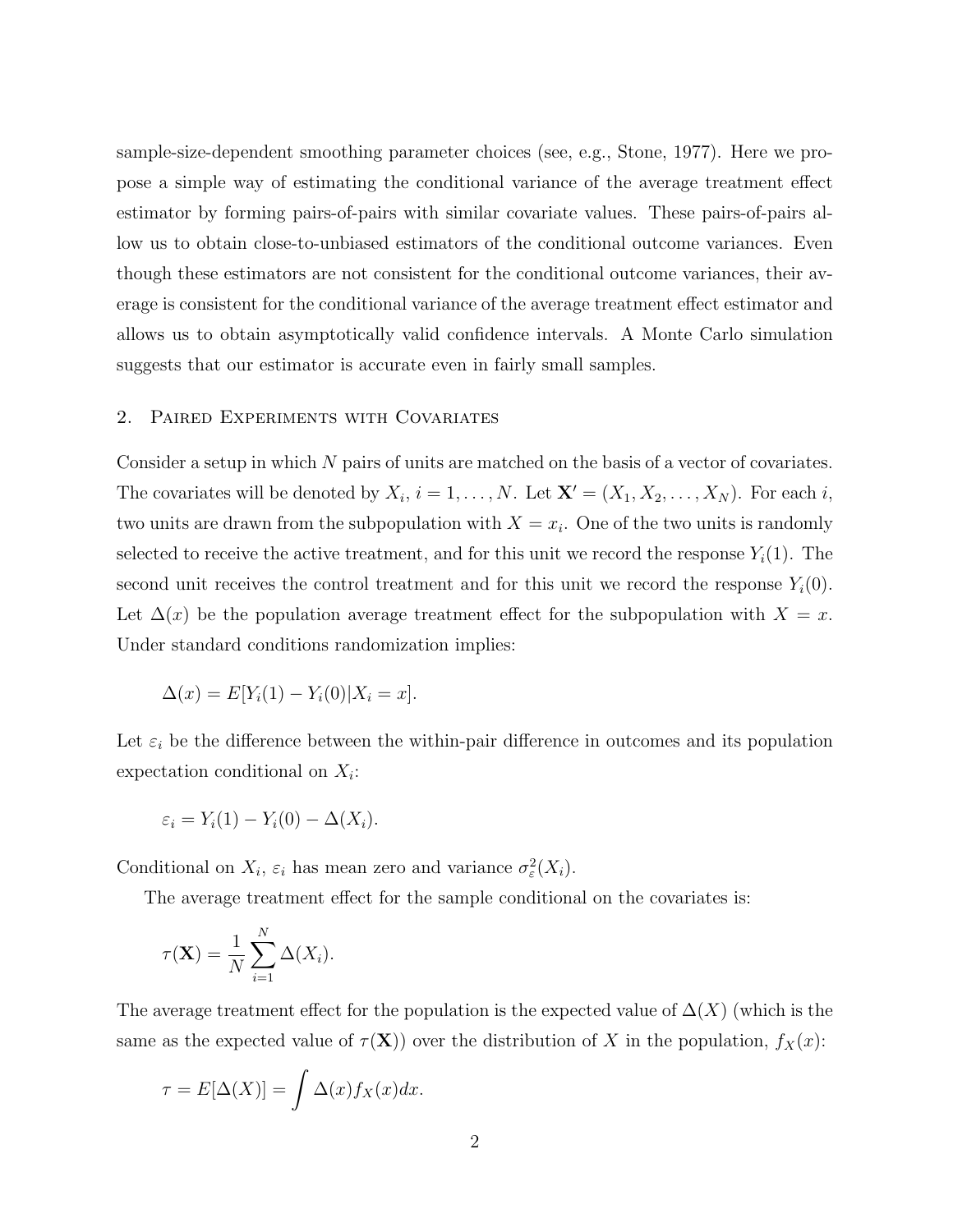The estimator we consider is the average over the sample of the within-pair differences:

$$
\hat{\tau} = \frac{1}{N} \sum_{i=1}^{N} \Big( Y_i(1) - Y_i(0) \Big).
$$

Conditional on **X**,  $\hat{\tau}$  is unbiased for the average treatment effect  $\tau(X)$ . Hence, if the elements of **X** are chosen as random draws from the distribution of the covariates,  $\hat{\tau}$  is unconditionally unbiased for  $\tau$ .

The variance of  $\hat{\tau}$  conditional on  $X_1, \ldots, X_N$  is

$$
V(\hat{\tau}|\mathbf{X}) = E\left[\left(\hat{\tau} - \tau(\mathbf{X})\right)^2 \Big| \mathbf{X}\right] = \frac{1}{N^2} \sum_{i=1}^N \sigma_{\varepsilon}^2(X_i).
$$

The unconditional variance of  $\hat{\tau}$  is  $V(\hat{\tau}) = E[(\hat{\tau} - E[\hat{\tau}])^2]$ . If the vector **X** is chosen at random from  $f_X(x)$  the unconditional variance is

$$
V(\hat{\tau}) = E[(\hat{\tau} - \tau)^2] = E[V(\hat{\tau}|\mathbf{X})] + V(E[\hat{\tau}|\mathbf{X}])
$$
  
= 
$$
E\left[\frac{1}{N^2} \sum_{i=1}^N \sigma_{\varepsilon}^2(X_i)\right] + V\left(\frac{1}{N} \sum_{i=1}^N \Delta(X_i)\right).
$$

This last equation shows that the marginal variance  $V(\hat{\tau})$  is larger than the average of the conditional variance  $V(\hat{\tau}|\mathbf{X})$  by the variance of the treatment effect  $\Delta(X)$ . Therefore, if the average effect of the treatment varies substantially with the covariates, the difference between the marginal variance and the average conditional variance will be large.

It is straightforward to estimate the normalized unconditional variance using the sample variance of the within-pair differences:

$$
N \cdot \hat{V}(\hat{\tau}) = \frac{1}{N-1} \sum_{i=1}^{N} \left( Y_i(1) - Y_i(0) - \hat{\tau} \right)^2,
$$
\n(1)

which has expectation equal to  $N \cdot V(\hat{\tau})$ . See for example Snedecor and Cochran (1989). Estimating the normalized conditional variance  $N \cdot V(\hat{\tau}|\mathbf{X})$  is more difficult because it involves the unknown function  $\sigma_{\varepsilon}^2(x)$ . In this article, we propose a simple matching estimator of the conditional variance of  $\hat{\tau}$ .

The choice of conditional or unconditional variance corresponds to a focus on the sample average treatment effect  $\tau(\mathbf{X})$  versus the population average treatment effect  $\tau$ . There are two reasons for our interest in the former. The first is that in many paired experiments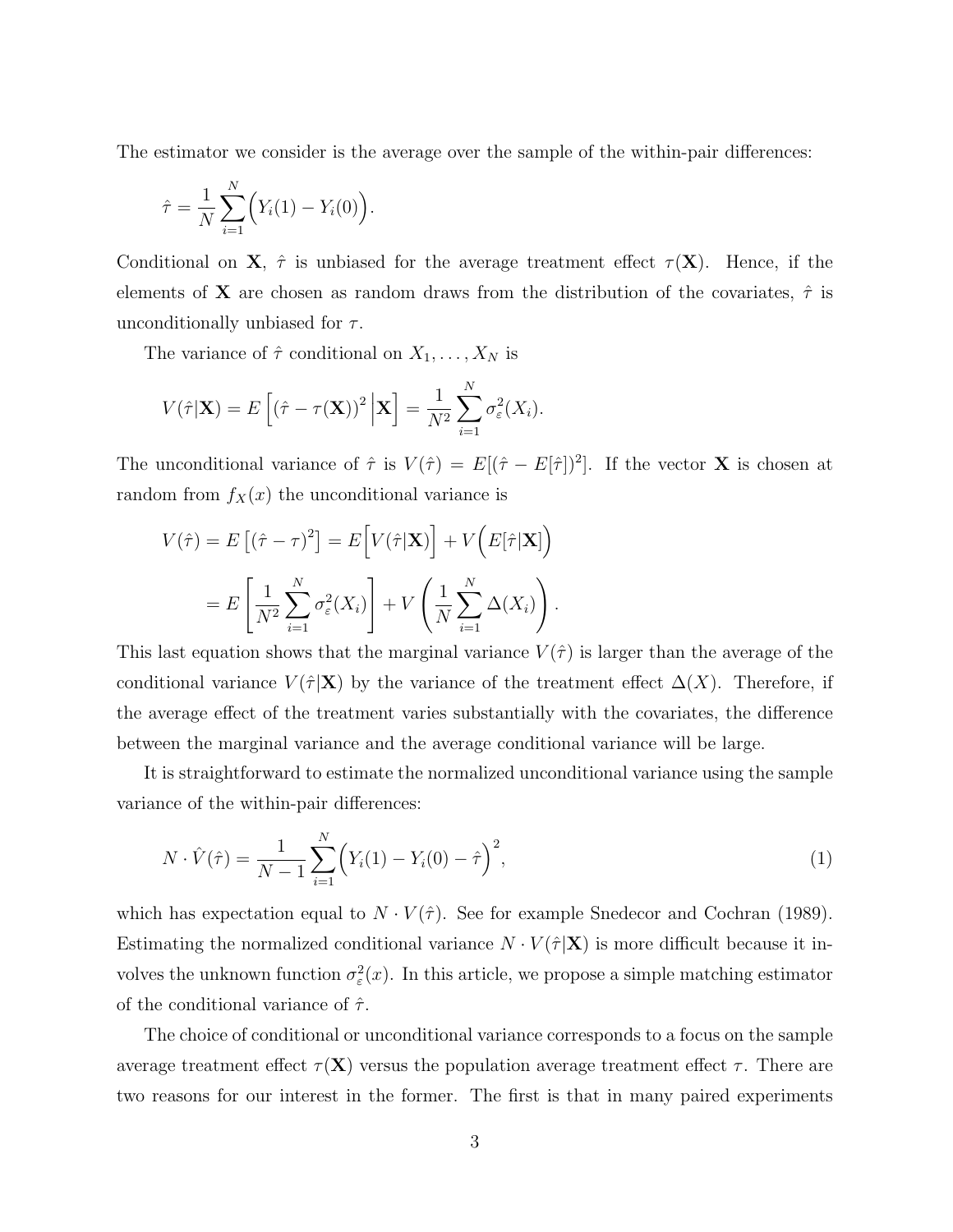the sample is not chosen at random from a well-defined population and there is therefore no well-defined population average effect. The second reason is that we view it as useful to separate the uncertainty about the treatment effects for the sample (as captured by the conditional variance) from the uncertainty coming from the uncertainty stemming from the extrapolation from the sample to the population (which is combined with the former in the unconditional variance).

#### 3. A Matching Estimator for the Variance

The conditional variance of the average treatment effect estimator depends on the conditional variance of the outcome differences,  $\sigma_{\varepsilon}^2(x)$ . Estimating these consistently requires non-parametric estimation of conditional expectations, which in turn requires choices of smoothing parameters that depend on sample size (see, e.g., Stone, 1977). However, we are not interested in the conditional variances at every  $x$ , only in the average of these conditional variances in the form of the normalized conditional variance:

$$
N \cdot V(\hat{\tau}|\mathbf{X}) = \frac{1}{N} \sum_{i=1}^{N} \sigma_{\varepsilon}^{2}(X_{i}).
$$
\n(2)

To estimate (2) we propose a nearest neighbor or matching approach. This matching approach produces an approximately unbiased estimator of  $\sigma_{\varepsilon}^{2}(x)$  at every x, but not a consistent one. However, the average of these inconsistent variance estimators is consistent for the average of the variances in the same way that, although the unit-level difference  $Y_i(1) - Y_i(0)$  are unbiased but not consistent for  $\Delta(X_i)$ , the average difference  $\sum_i (Y_i(1) - Y_i(0))$  $Y_i(0)/N$  is consistent for  $\tau$ .

Suppose we have two pairs i and j with the same covariates,  $X_i = X_j = x$ . The average of the squared difference between the two within-pair differences is:

$$
E\Big[\Big((Y_i(1) - Y_i(0)) - (Y_j(1) - Y_j(0))\Big)^2\Big| X_i = X_j = x\Big] = 2 \cdot \sigma_{\varepsilon}^2(x).
$$

Therefore,

$$
\frac{1}{2}((Y_i(1) - Y_i(0)) - (Y_j(1) - Y_j(0)))\bigg)^2
$$

is unbiased for  $\sigma_{\varepsilon}^{2}(x)$ . In practice, it may not be possible to find different pairs with the same value of the covariates. Hence let us consider the nearest pair to pair  $i$  by solving

$$
j(i) = \operatorname{argmin}_{j:j \neq i} ||X_i - X_j||,
$$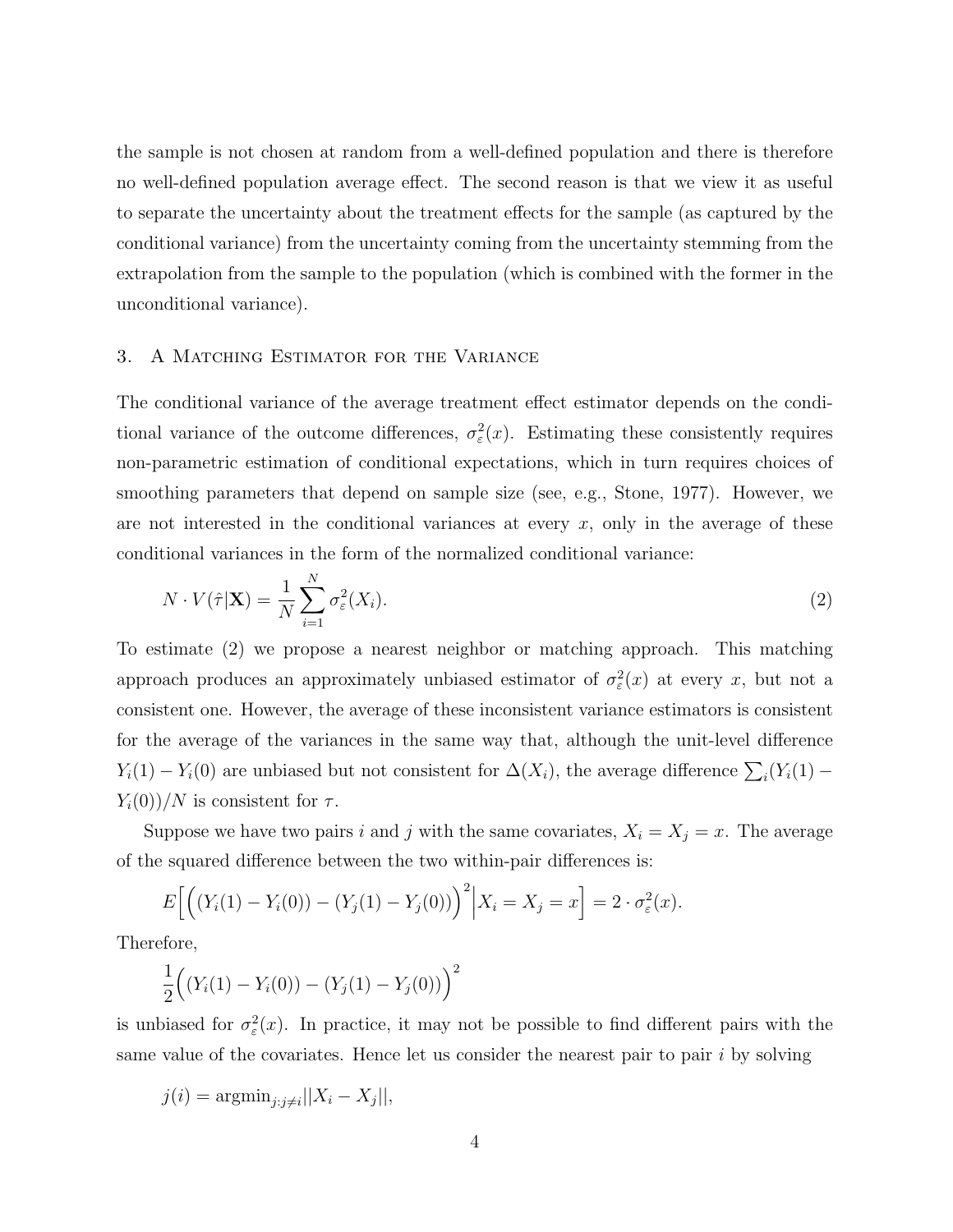where  $||a||$  is the standard vector norm,  $||a|| = (\sum_{n=1}^{k} a_n^2)^{1/2}$ . Let

$$
s_{\varepsilon}^{2}(X_{i}) = \frac{1}{2} ((Y_{i}(1) - Y_{i}(0)) - (Y_{j(i)}(1) - Y_{j(i)}(0)))^{2}.
$$

Consider the conditional expectation of this variance estimator:

$$
E\left[s_{\varepsilon}^{2}(X_{i})\Big|\mathbf{X}\right]=\frac{1}{2}\bigg(\sigma_{\varepsilon}^{2}(X_{i})+\sigma_{\varepsilon}^{2}(X_{j(i)})+\big(\Delta(X_{i})-\Delta(X_{j(i)})\big)^{2}\bigg),
$$

which differs from  $\sigma_{\varepsilon}^2(X_i)$  by a bias term

$$
B_i = E\left[s_\varepsilon^2(X_i) \middle| \mathbf{X}\right] - \sigma_\varepsilon^2(X_i) = \frac{1}{2} \bigg(\sigma_\varepsilon^2(X_{j(i)}) - \sigma_\varepsilon^2(X_i) + \big(\Delta(X_i) - \Delta(X_{j(i)})\big)^2\bigg).
$$

At an intuitive level, if the conditional moments of  $Y_i(1) - Y_i(0)$  given  $X_i$  are sufficiently smooth in the covariates, the bias of the pair-level variance estimates,  $B_i$  will vanish asymptotically if the matching discrepancies,  $||X_i - X_{j(i)}||$ , vanish as N increases. However, even if the bias goes to zero as the sample size increases, the pair-level variance estimators,  $s_{\varepsilon}^{2}(X_{i})$ , do not estimate the variances  $\sigma_{\varepsilon}^{2}(X_{i})$  consistently because the variances of  $s_{\varepsilon}^{2}(X_{i})$ do not vanish. In fact, as N increases the variance of  $s_{\varepsilon}^2(X_i)$ , conditional on  $X_i$ , converges to  $V(\varepsilon_i^2|X_i)/2$ .

We use these pair-level variance estimates to estimate the normalized conditional variance as:

$$
N \cdot \widehat{V(\hat{\tau}|\mathbf{X})} = \frac{1}{N} \sum_{i=1}^{N} s_{\varepsilon}^{2}(X_{i}).
$$
\n(3)

Now, if the bias of  $N \cdot \widehat{V(\hat{\tau}|\mathbf{X})}$  converges to zero, then it is sufficient to show that the variance also converges to zero in order to prove consistency. Notice that the pair-level variance estimates  $s_{\varepsilon}^{2}(X_{i})$  are not all independent as the same pair may get used as a match more than once. Nevertheless, we will show that because the maximum number of times that a pair can be used as a match is bounded (depending only on the dimension of X, see Miller et al. 1997) the average,  $N \cdot \widehat{V(\tau | \mathbf{X})}$ , is consistent.

The next two assumptions contain sufficient regularity conditions for consistency of our estimator of the conditional variance in paired experiments, defined in equation (3).

Assumption 1:  $(1/N)\sum_{i=1}^{N}$  $\|X_i - X_{j(i)}\|^2 \to 0.$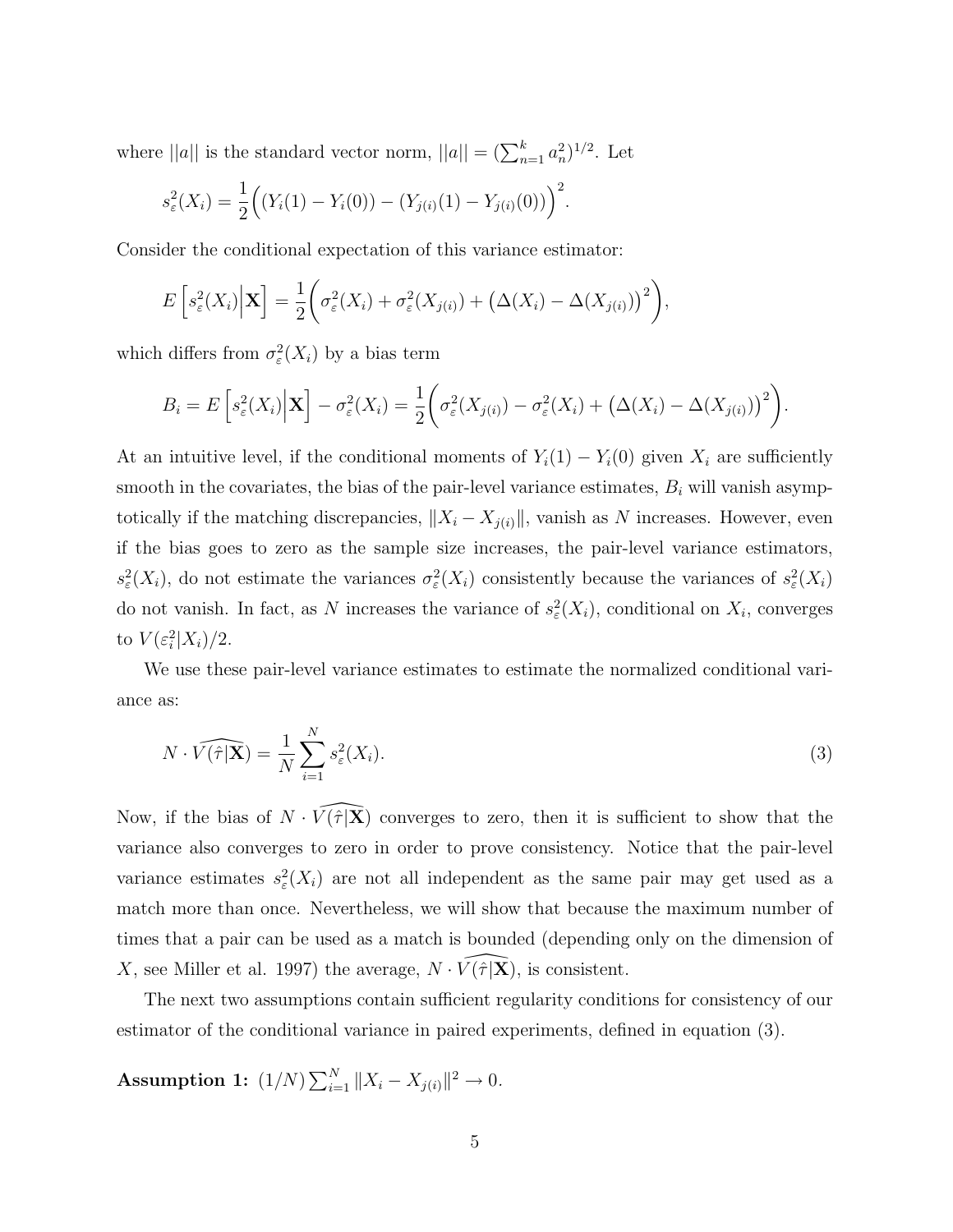Assumption 2: (i)  $\Delta(x)$  and  $\sigma_{\varepsilon}^2(x)$  are Lipschitz in X, with constants  $C_{\Delta}$  and  $C_{\sigma_{\varepsilon}^2}$ , respectively, and (ii) the fourth moments of the conditional distribution of  $\varepsilon_i$  given  $X = x$ exist and are uniformly bounded by some constant,  $\bar{\mu}_4$ .

Assumption 1 is not primitive. However, the next lemma shows that boundedness of the set  $X$ , from which the elements of  $X$  are chosen, is enough for Assumption 1 to hold.

**Lemma 1:** If the components of the vector  $X$  are chosen from a bounded set,  $X$ , then Assumption 1 holds.

Assumption 2 contains regularity conditions. The following theorem shows that, under assumptions 1 and 2 the estimator of the conditional variance described in equation (3) is consistent.

**Theorem 1:** Suppose that assumptions 1 and 2 hold. Then, conditional on  $X$ :

$$
N\left(\widehat{V(\hat{\tau}|\mathbf{X})} - V(\hat{\tau}|\mathbf{X})\right) = \frac{1}{N} \sum_{i=1}^{N} \left(s_{\varepsilon}^{2}(X_{i}) - \sigma_{\varepsilon}^{2}(X_{i})\right) \xrightarrow{p} 0.
$$

#### 4. Discussion

The pair-level variance estimators,  $s_{\varepsilon}^{2}(X_{i})$ , can be interpreted as nearest-neighbor nonparametric estimators of  $\sigma_{\varepsilon}^2(X_i)$ . For consistency of such estimators it is typically required that the number of neighbors increases with the sample size. However, increasing the number of neighbors is not required for consistency of the normalized conditional treatment effect variance estimator,  $N \widehat{V(\hat{\tau} | \mathbf{X})} = \sum_i s_{\varepsilon}^2(X_i)/N$ . This is somewhat similar to Eicker's (1967) estimation of the variance in regression models with heteroskedasticity. Although his estimators do not estimate the form of the heteroskedasticity consistently, they do consistently estimate the average variance.

Although it is not required for consistency, one can use more than one neighbor to estimate the variances,  $\sigma_{\varepsilon}^2(X_i)$ . Let  $D_i = Y_i(1) - Y_i(0)$  and let  $j_m(i)$  be the index of the m-th closest match to pair i in term of the covariates. An estimator of  $\sigma_{\varepsilon}^2(X_i)$  that uses M neighbors is:

$$
\hat{\sigma}_{\varepsilon}^{2}(X_{i}) = \frac{1}{M} \sum_{m=0}^{M} (D_{j_{m}(i)} - \bar{D}_{M(i)})^{2},
$$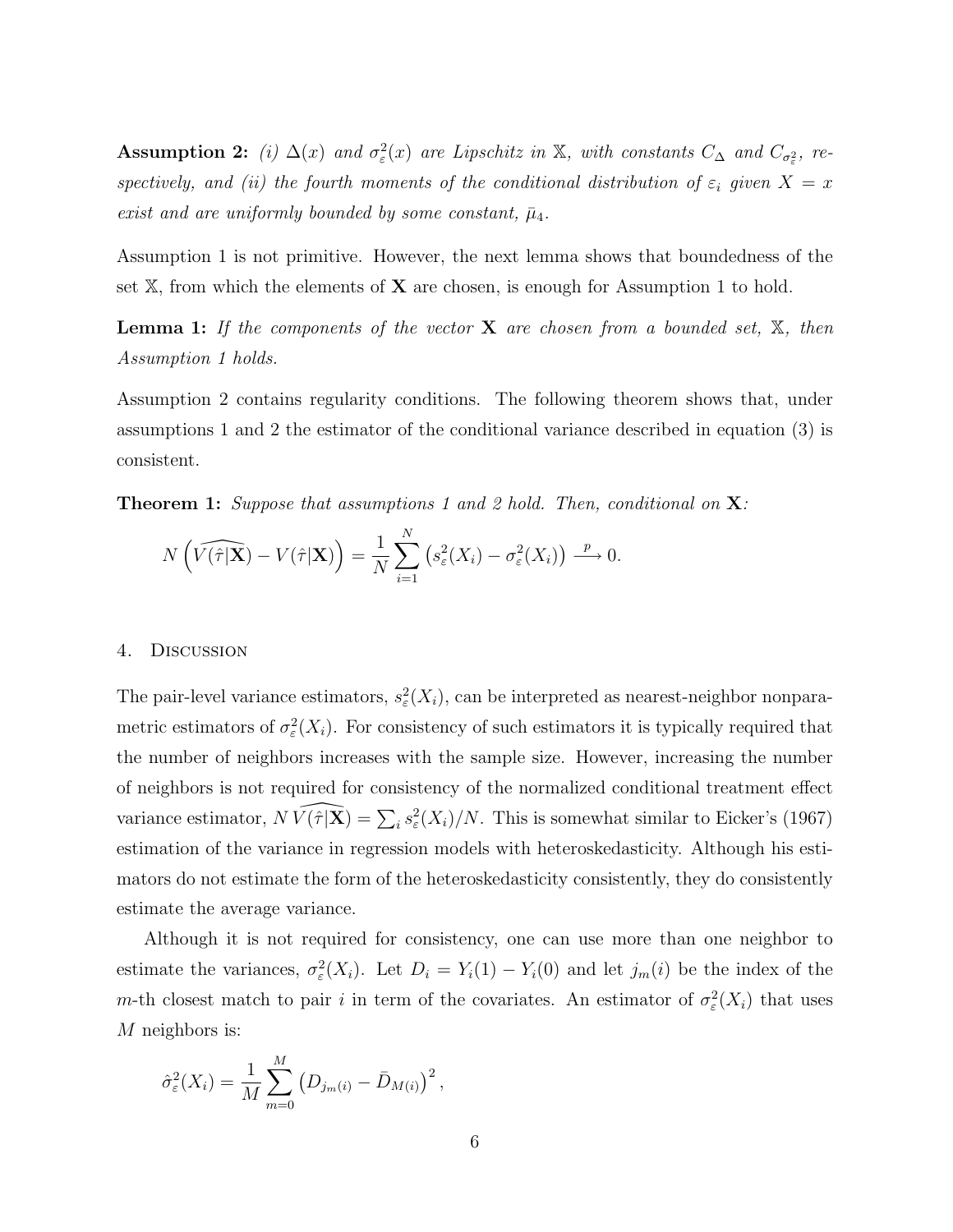where  $D_{j_0(i)} = D_i$  and  $\bar{D}_{M(i)} = (M+1)^{-1} \sum_{m=0}^{M} D_{j_m(i)}$ . If  $\sigma_{\varepsilon}^2(X_i)$  does not vary much with the covariates, using multiple neighbors may result in a more precise estimator for the variance and thus in improved confidence intervals in small samples. Notice that for the limiting case of  $M = N - 1$ , the estimators in (1) and (3) are identical.

Notice also that alternative estimators of  $N \cdot V(\hat{\tau} | \mathbf{X})$  could be constructed as:

$$
\frac{1}{N} \sum_{i=1}^{N} \hat{\sigma}_{\varepsilon}^{2}(X_{i}),
$$

where  $\hat{\sigma}_{\varepsilon}^2(x)$  is a consistent estimator of  $\sigma_{\varepsilon}^2(x)$  given by non-parametric smoothing techniques (e.g., series or kernel regression). The advantage of our matching estimator of  $N \cdot V(\hat{\tau} | \mathbf{X})$  is that it does not require consistent estimation of the function  $\sigma_{\varepsilon}^2(x)$ , and therefore it does not force researchers to choose smoothing parameters as functions of the sample size.

If the vector **X** is chosen at random from the distribution,  $f_X(x)$ , then the standard variance estimator in (1) provides asymptotically conservative confidence intervals for the conditional average treatment effect  $\tau(\mathbf{X})$ , as well as valid confidence intervals for the population average treatment effect  $\tau$ . The variance estimator proposed here in (3) provides asymptotically tighter, but valid, confidence intervals for the conditional average treatment effect  $\tau(X)$  regardless of how X is chosen, but not for the population average treatment effect  $\tau$ . Conditioning on the covariates can therefore be interpreted as changing the estimand. Which estimand is of interest may differ in applications, although often interest is in the specific sample at hand, and thus in  $\tau(X)$ , especially when the sample is not representative of the population of interest in their covariate distribution.

#### 5. A Small Simulation Study

In this section we carry out a small simulation study to investigate the small sample properties of the proposed variance estimator and the associated confidence intervals. We draw samples of  $N = 50$  and  $N = 200$  pairs. In each replication the scalar covariate is drawn from a uniform distribution on [0, 4]. In our initial Monte Carlo specification, conditional on  $X_i = x$ ,  $Y_i(0)$  has a normal distribution with mean x and variance equal to 1, and  $Y_i(1)$  has a normal distribution with mean zero and variance equal to 0.5. In Table 1, we report the average standard error based on the standard formula (1), the average standard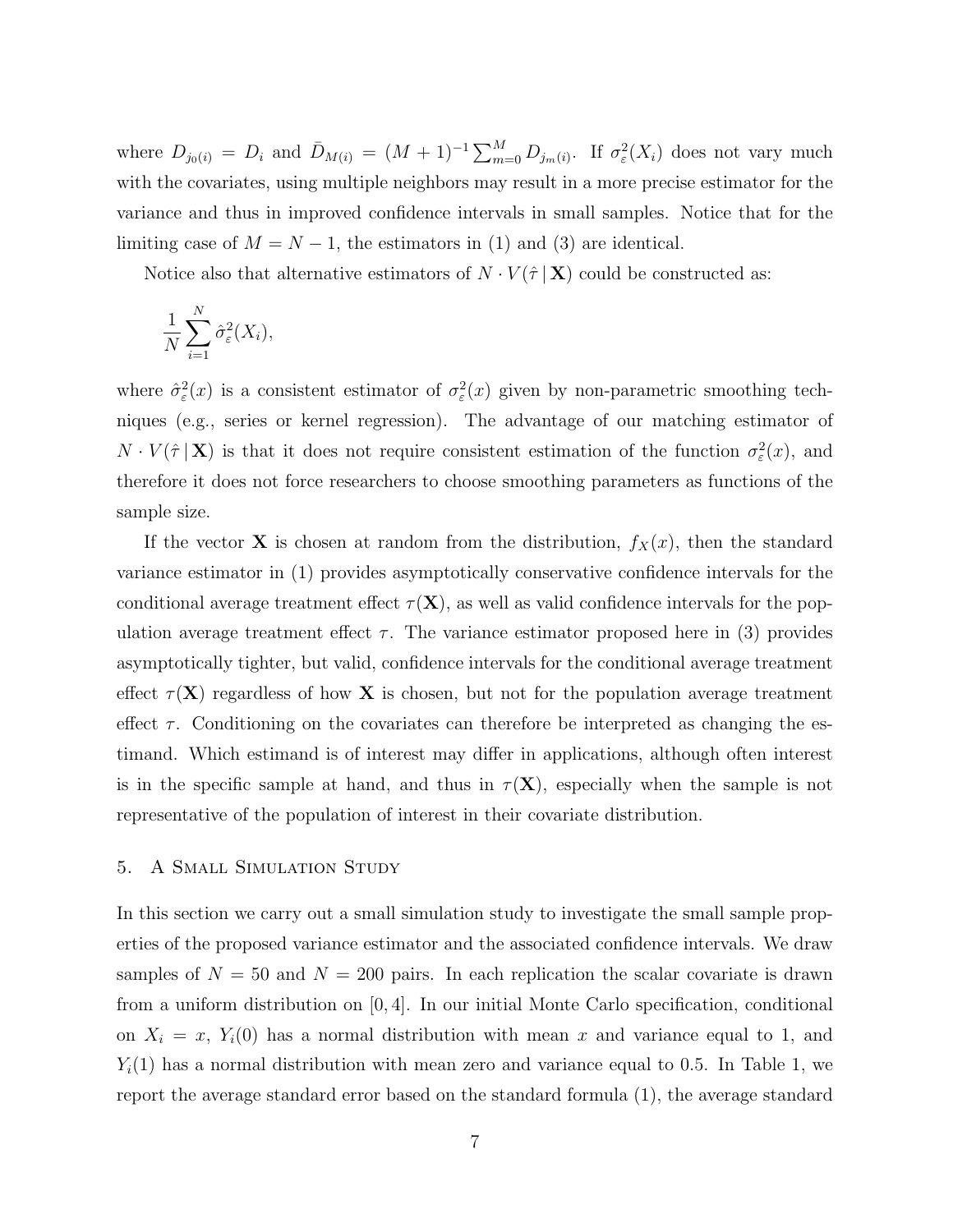error based on the proposed formula (3), and the coverage rates of the associated 95% and 90% confidence intervals of the conditional treatment effect  $\tau(X)$  (which differs between replications because the covariates are re-drawn each time). We use 50,000 Monte Carlo repetitions. In the simulations in Table 1, for both sample sizes ( $N = 50$  and  $N = 200$ ) the average standard error is considerably smaller for the matching variance estimator. In addition, the confidence intervals based on this variance estimator have approximately the right coverage, whereas the standard variance estimator leads to substantial over-coverage. A sample size of 50 pairs seems sufficiently large to lead to fairly accurate estimates of the variance.

Table 2, reports Monte Carlo results for the cases of multiple matches (Panel A) and heteroskedasticity (Panel B). In Panel A of Table 2, we repeat the analysis of Table 1 using one, five, and twenty-five matches for the calculation of the conditional variance estimator. For  $N = 50$  coverage rates improve by using five matches, relative to just one. For  $N = 50$ , coverage rates deteriorate when we go from five to twenty-five matches, but they stay reasonably close to nominal levels. For  $N = 200$ , coverage rates improve as we increase the number of matches from one to five, and from five to twenty-five. In Panel B, we repeat the analysis of Panel A, this time allowing for heteroskedasticity, and we obtain the same results.

In Table 3, we consider the case in which the the variance of  $\Delta(X_i)$  is equal to zero, so both the standard variance estimator in (1) and the matching variance estimator in (3) produce valid inference for  $\tau(X)$ . As expected, confidence intervals constructed using the standard variance estimator and the matching variance estimator produce coverage rates that are close to nominal levels.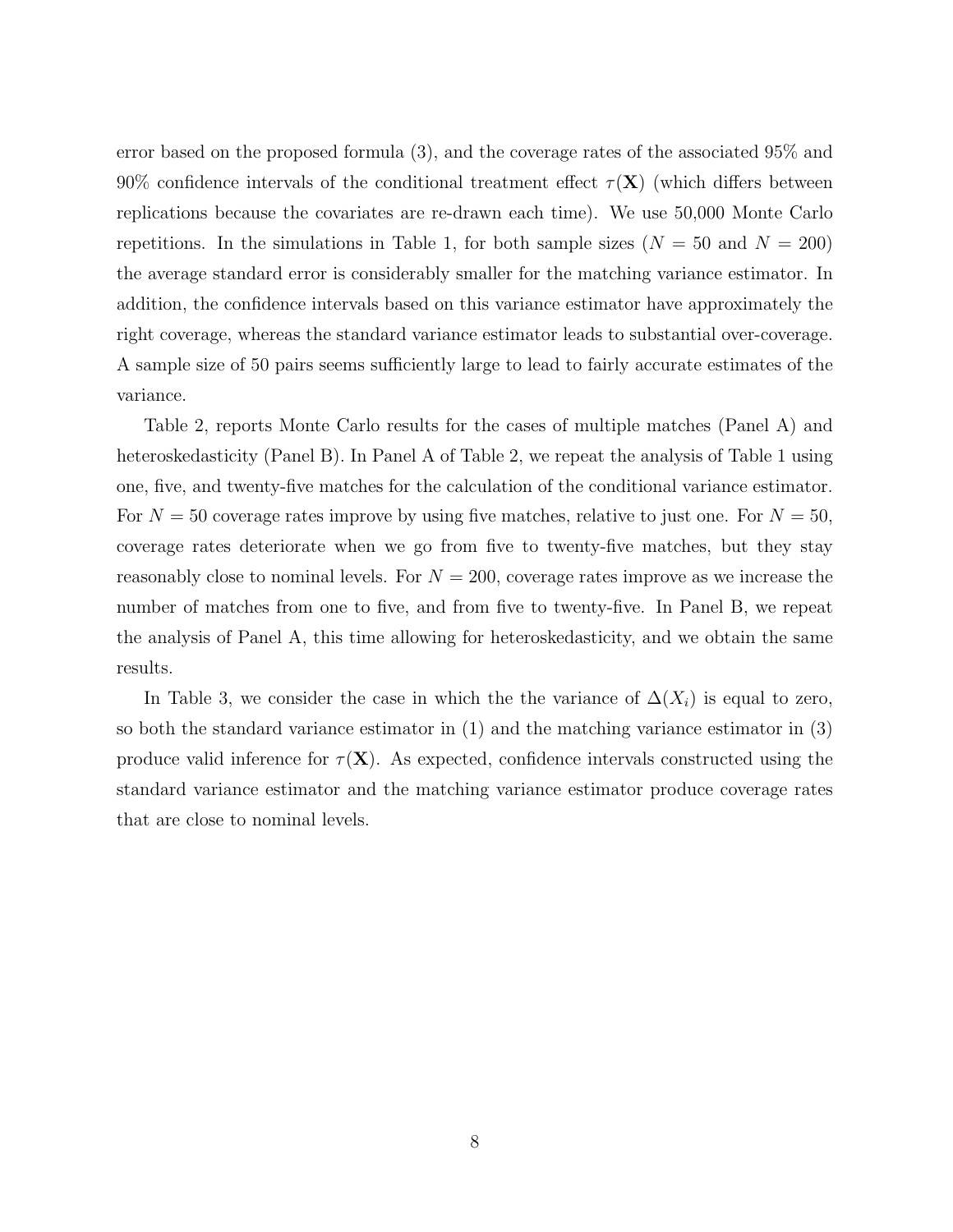#### Appendix

**Proof of Lemma 1:** Because the set  $X$  is bounded, it is enough to prove that the **Proof** of  $(1/N)\sum_{i=1}^{N}$  $\sum_{i=1}^{N} \|X_i - X_{j(i)}\|$  converges to zero. (Because the matching discrepancies are bounded by the diameter of X, convergence of  $(1/N)\sum_{i=1}^{N}$  $\sum_{i=1}^{N}$   $\|X_i - X_{j(i)}\|$  to zero implies that  $(1/N)$  $\sum_{N}$  $i=1$  $||X_i - X_{i(i)}||^2$  converges to zero too.) Given that the set X is bounded, we can always embed X in a hypersphere of the same diameter. Without loss of generality, assume that the radius of such hypersphere is equal to one. Now, suppose that there are M matching discrepancies greater than  $2\varepsilon$ , with  $\varepsilon < 1/2$ :  $||X_i - X_{i(i)}|| > 2\varepsilon$ . Construct an open ball of radius  $\varepsilon$  around each such point. These M balls do not intersect because their radii are smaller than half of the distances between their centers. The volume of each such ball is equal to  $(\varepsilon^k/k)S_k$ , where  $S_k$  is the surface area of a unit hypersphere in k dimensions. Obviously, all such balls are embedded in a hypersphere of radius  $(1+\varepsilon)$ . Therefore:  $M(\varepsilon^k/k)S_k < ((1+\varepsilon)^k/k)S_k$ . As a result,  $\forall \varepsilon < 1/2$ :

$$
M < \left(\frac{1+\varepsilon}{\varepsilon}\right)^k.
$$

Then, because the diameter of  $X$  is bounded by 2, we obtain:

$$
\frac{1}{N}\sum_{i=1}^N \|X_i - X_{j(i)}\| < 2\frac{M}{N} + 2\varepsilon \frac{(N-M)}{N} < 2\left(M/N + \varepsilon\right) < 2\left(\frac{1}{N}\left(\frac{1+\varepsilon}{\varepsilon}\right)^k + \varepsilon\right).
$$

Consider  $\varepsilon = N^{-1/(1+k)}$ . As  $N \to \infty$ ,  $\varepsilon \to 0$ , and

$$
\frac{1}{N} \left( \frac{1+\varepsilon}{\varepsilon} \right)^k = \frac{N^{k/(1+k)}}{N} O(1) = o(1).
$$

As a result,

$$
\frac{1}{N} \sum_{i=1}^{N} \|X_i - X_{j(i)}\| \to 0,
$$

which along with boundedness of  $X$  proves the statement of the lemma.  $\Box$ 

#### Proof of Theorem 1: Because,

$$
E\left[s_{\varepsilon}^{2}(X_{i})\Big|\mathbf{X}\right]-\sigma_{\varepsilon}^{2}(X_{i})=\frac{1}{2}\bigg(\sigma_{\varepsilon}^{2}(X_{j(i)})-\sigma_{\varepsilon}^{2}(X_{i})+\big(\Delta(X_{i})-\Delta(X_{j(i)})\big)^{2}\bigg),
$$

and Assumption 2, we obtain:

$$
\left|E\left[s_{\varepsilon}^{2}(X_{i})\Big|\mathbf{X}\right]-\sigma_{\varepsilon}^{2}(X_{i})\right| \leq \frac{C_{\Delta}}{2}\|X_{i}-X_{j(i)}\|+\frac{C_{\sigma_{\varepsilon}^{2}}^{2}}{2}\|X_{i}-X_{j(i)}\|^{2}.
$$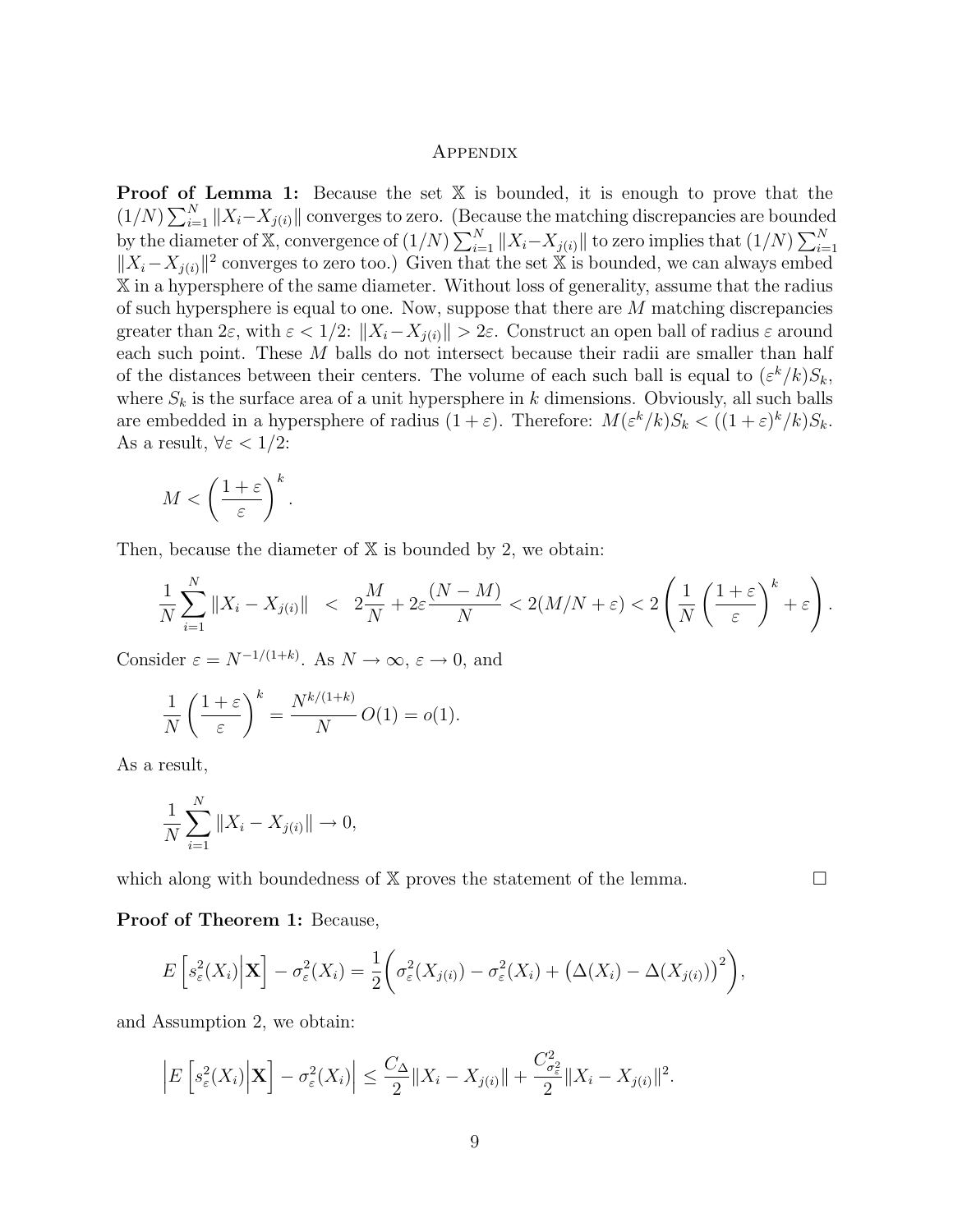By Assumption 1:

$$
\frac{1}{N} \sum_{i=1}^{N} \|X_i - X_{j(i)}\|^2 \to 0.
$$

Cauchy-Schwarz Inequality implies that:

$$
\frac{1}{N} \sum_{i=1}^{N} \|X_i - X_{j(i)}\| \le \left(\frac{1}{N} \sum_{i=1}^{N} \|X_i - X_{j(i)}\|^2\right)^{1/2} \to 0.
$$

Therefore:

$$
\frac{1}{N} \sum_{i=1}^{N} \left( E\left[ s_{\varepsilon}^{2}(X_{i}) \Big| \mathbf{X} \right] - \sigma_{\varepsilon}^{2}(X_{i}) \right) \to 0. \tag{A.1}
$$

Notice that:

$$
\frac{1}{N} \sum_{i=1}^{N} \left( s_{\varepsilon}^{2}(X_{i}) - E\left[ s_{\varepsilon}^{2}(X_{i}) \Big| \mathbf{X} \right] \right) = \frac{1}{2N} \sum_{i=1}^{N} \left( \varepsilon_{i}^{2} - \sigma_{\varepsilon}^{2}(X_{i}) \right) \n+ \frac{1}{2N} \sum_{i=1}^{N} \left( \varepsilon_{j(i)}^{2} - \sigma_{\varepsilon}^{2}(X_{j(i)}) \right) \n- \frac{1}{N} \sum_{i=1}^{N} \varepsilon_{i} \varepsilon_{j(i)} \n+ \frac{1}{N} \sum_{i=1}^{N} \varepsilon_{i} \left( \Delta(X_{i}) - \Delta(X_{j(i)}) \right) \n- \frac{1}{N} \sum_{i=1}^{N} \varepsilon_{j(i)} \left( \Delta(X_{i}) - \Delta(X_{j(i)}) \right).
$$
\n(A.2)

Clearly, the conditional expectations of all the terms on the right-hand-side of equation (A.2) are equal to zero. Next, we show that the conditional variances of all the terms on the right-hand-side of equation (A.2) converge to zero. Because the expectations of all the terms, conditional on  $X$  are equal to zero, the variances are equal to the expectations of the squares. The maximum of number of times that an observation can be used as a match, given that the dimension of X is equal to k, is bounded by  $\bar{L}(k)$ . The integer  $\bar{L}(k) < \infty$ (sometimes called the "kissing number" in  $k$  dimensions) is equal to the maximum number of non-overlapping unit balls in  $\mathbb{R}^k$  that can be arranged to overlap with a unit ball. For  $k = 1, 2, 3, \bar{L}(k) = 2, 6, 12$ , respectively. (See Miller et al. 1997.) For each of the five terms on the right-hand-side of equation  $(A.2)$ , the conditional second moments are:

$$
E\left[\left(\frac{1}{2N}\sum_{i=1}^N\left(\varepsilon_i^2-\sigma_{\varepsilon}^2(X_i)\right)\right)^2\Big|\mathbf{X}\right]=\frac{1}{4N^2}\sum_{i=1}^N V(\varepsilon_i^2\|\mathbf{X})\leq \frac{\bar{\mu}_4}{4N}.
$$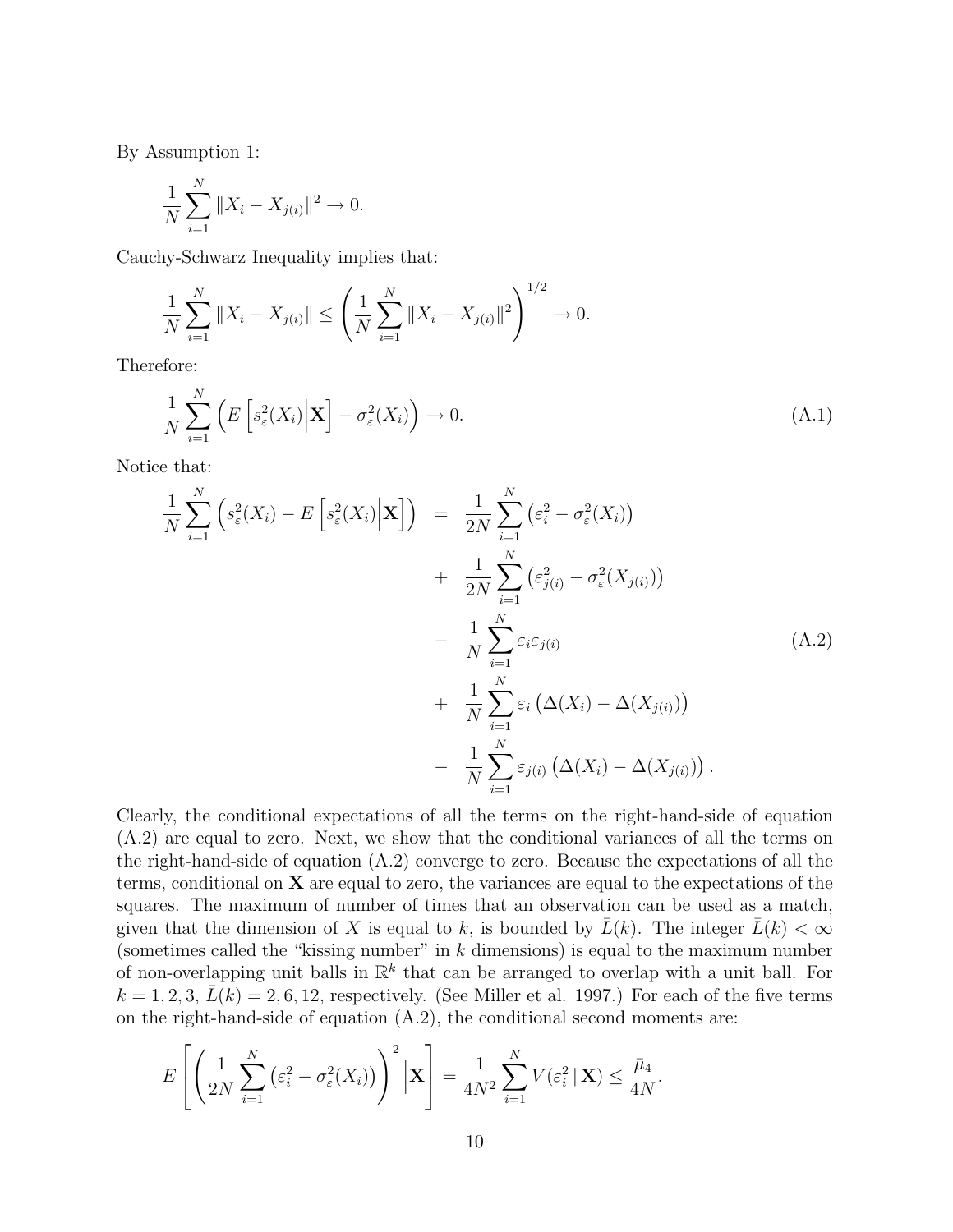$$
E\left[\left(\frac{1}{2N}\sum_{i=1}^{N}\left(\varepsilon_{j(i)}^{2}-\sigma_{\varepsilon}^{2}(X_{j(i)})\right)\right)^{2}\Big|\mathbf{X}\right] = E\left[\frac{1}{4N^{2}}\sum_{i=1}^{N}\left(\varepsilon_{j(i)}^{2}-\sigma_{\varepsilon}^{2}(X_{j(i)})\right)^{2}\Big|\mathbf{X}\right] + E\left[\frac{1}{2N^{2}}\sum_{i=1}^{N}\sum_{t>i}\left(\varepsilon_{i}^{2}-\sigma_{\varepsilon}^{2}(X_{i})\right)\left(\varepsilon_{j(i)}^{2}-\sigma_{\varepsilon}^{2}(X_{j(i)})\right)\Big|\mathbf{X}\right] \leq \frac{\bar{\mu}_{4}}{4N} + \frac{\bar{L}(k)\bar{\mu}_{4}}{2N}.
$$

$$
E\left[\left(\frac{1}{N}\sum_{i=1}^{N}\varepsilon_{i}\varepsilon_{j(i)}\right)^{2}\Big|\mathbf{X}\right] = E\left[\frac{1}{N^{2}}\sum_{i=1}^{N}\varepsilon_{i}^{2}\varepsilon_{j(i)}^{2}\Big|\mathbf{X}\right] + E\left[\frac{2}{N^{2}}\sum_{i=1}^{N}\sum_{t>i}\varepsilon_{i}\varepsilon_{j(i)}\varepsilon_{t}\varepsilon_{j(t)}\Big|\mathbf{X}\right]
$$
  

$$
\leq \frac{\bar{\mu}_{4}}{N} + \frac{2\bar{L}(k)\bar{\mu}_{4}}{N}.
$$

$$
E\left[\left(\frac{1}{N}\sum_{i=1}^{N}\varepsilon_{i}\left(\Delta(X_{i})-\Delta(X_{j(i)})\right)\right)^{2}\Big|\mathbf{X}\right] = E\left[\frac{1}{N^{2}}\sum_{i=1}^{N}\varepsilon_{i}^{2}\left(\Delta(X_{i})-\Delta(X_{j(i)})\right)^{2}\Big|\mathbf{X}\right]
$$
  

$$
\leq \frac{\bar{\mu}_{4}^{1/2}}{N}E\left[\frac{1}{N}\sum_{i=1}^{N}\left(\Delta(X_{i})-\Delta(X_{j(i)})\right)^{2}\Big|\mathbf{X}\right]
$$
  

$$
\leq \frac{\bar{\mu}_{4}^{1/2}}{N}C_{\Delta}^{2}\frac{1}{N}\sum_{i=1}^{N}\|X_{i}-X_{j(i)}\|^{2}.
$$

$$
E\left[\left(\frac{1}{N}\sum_{i=1}^{N}\varepsilon_{j(i)}\left(\Delta(X_{i})-\Delta(X_{j(i)})\right)^{2}\Big|\mathbf{X}\right]\right]
$$
  
\n
$$
=E\left[\frac{1}{N^{2}}\sum_{i=1}^{N}\varepsilon_{j(i)}^{2}\left(\Delta(X_{i})-\Delta(X_{j(i)})\right)^{2}\Big|\mathbf{X}\right]
$$
  
\n
$$
+E\left[\frac{1}{N^{2}}\sum_{i=1}^{N}\sum_{t\neq i}\varepsilon_{j(i)}\left(\Delta(X_{i})-\Delta(X_{j(i)})\right)\varepsilon_{j(t)}\left(\Delta(X_{t})-\Delta(X_{j(t)})\right)\Big|\mathbf{X}\right]
$$
  
\n
$$
<\frac{\bar{\mu}_{4}^{1/2}}{N}C_{\Delta N}^{2}\sum_{i=1}^{N}\|X_{i}-X_{j(i)}\|^{2}
$$
  
\n
$$
+ \bar{L}(k)\bar{\mu}_{4}^{1/2}C_{\Delta}^{2}\frac{1}{N^{2}}\sum_{i=1}^{N}\|X_{i}-X_{j(i)}\| \sum_{j(t)=j(i)}\|X_{t}-X_{j(t)}\|
$$
  
\n
$$
\leq o(1) + \bar{L}(k)\bar{\mu}_{4}^{1/2}C_{\Delta}^{2}\frac{1}{N}\sum_{i=1}^{N}\|X_{i}-X_{j(i)}\|\left(\frac{1}{N}\sum_{t=1}^{N}\|X_{t}-X_{j(t)}\|\right).
$$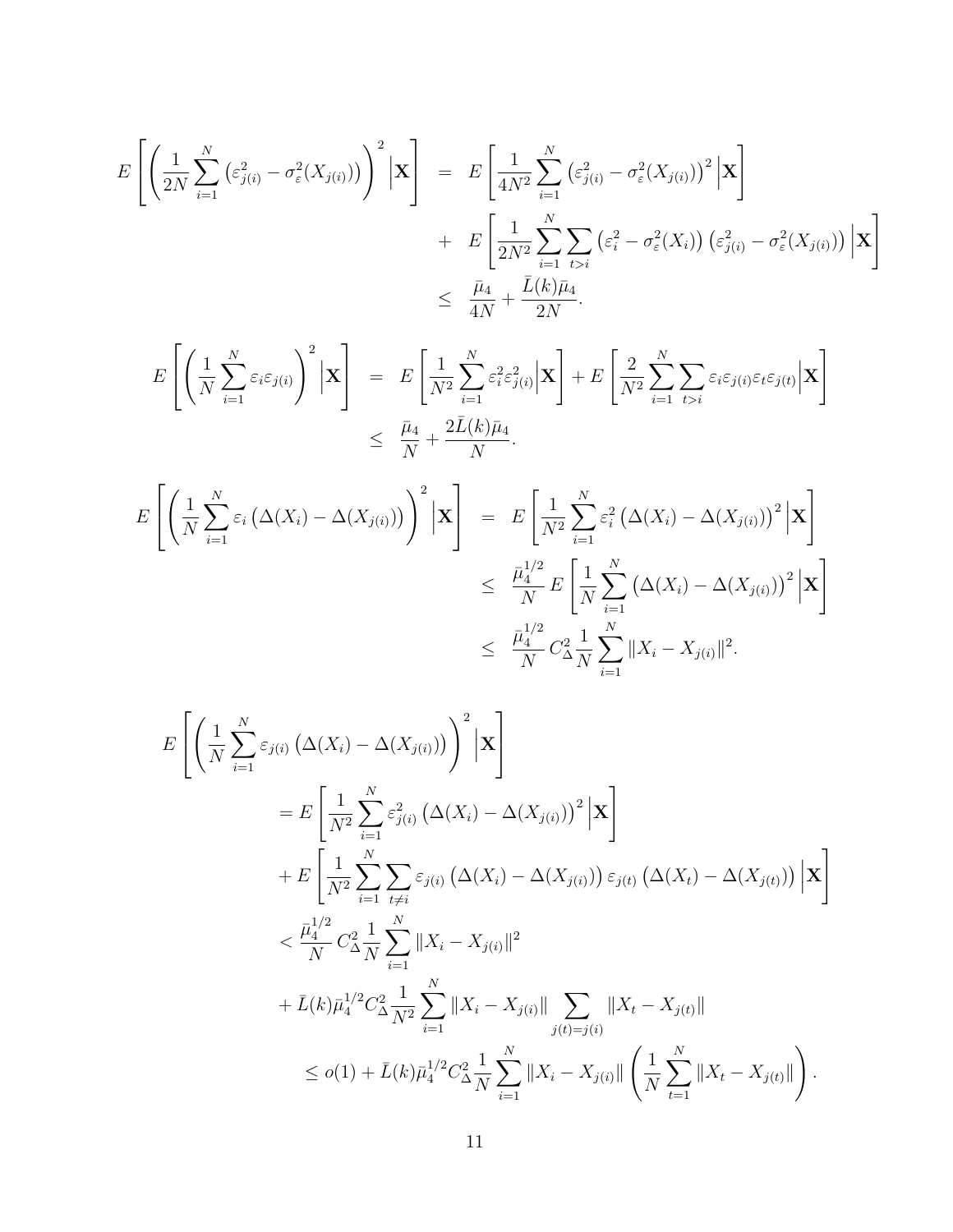As a result, the conditional second moments of each of the five terms on the right-hand-side of equation (A.2) converge to zero. This implies that

$$
V\left(\frac{1}{N}\sum_{i=1}^N\left(s_\varepsilon^2(X_i)-E\left[s_\varepsilon^2(X_i)\Big|\mathbf{X}\right]\right)\Big|\mathbf{X}\right)=o(1),
$$

and therefore, conditional on X:

$$
\frac{1}{N} \sum_{i=1}^{N} \left( s_{\varepsilon}^{2}(X_{i}) - E\left[ s_{\varepsilon}^{2}(X_{i}) \Big| \mathbf{X} \right] \right) = o_{p}(1). \tag{A.3}
$$

Now, the result of the theorem follows from equations  $(A.1)$  and  $(A.3)$ .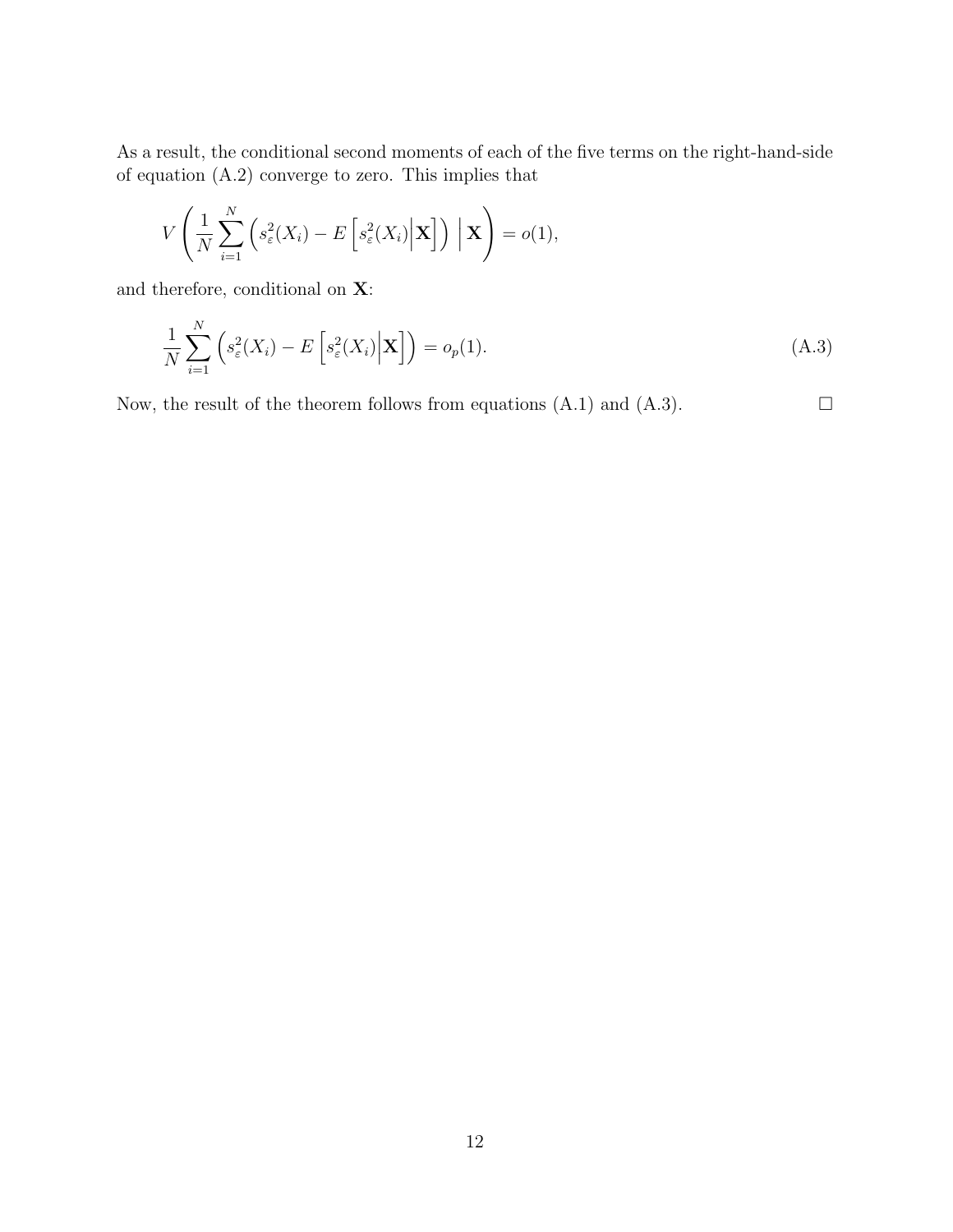#### **REFERENCES**

- Abadie, A., and G. Imbens, (2006), "Large Sample Properties of Matching Estimators for Average Treatment Effects," Econometrica Vol 74(1) 235-267.
- Eicker, F., (1967), "Limit Theorems for Regression with Unequal and Dependent Errors," Fifth Berkeley Symposium on Mathematical Statistics and Probability eds., L. LeCam and J. Neyman, Berkeley, University of California, 59-82.
- HIRANO, K., G. IMBENS, AND G. RIDDER, (2003), "Efficient Estimation of Average Treatment Effects Using the Estimated Propensity Score," Econometrica, 71, 1161- 1189.
- Imbens, G., W., (2004),"Nonparametric Estimation of Average Treatment Effects Under Exogeneity: A Review," Review of Economics and Statistics, 86(1), 4-29.
- Miller, G.L., S. Teng, W. Thurston, and S.A. Vavasis, (1997), "Separators for Sphere-Packings and Nearest Neighbor Graphs," Journal of the ACM, 44, 1-29.

Rosenbaum, P., (1995), Observational Studies, Springer Verlag, New York.

- ROSENBAUM, P., AND D. RUBIN, (1985), "Constructing a Control Group Using Multivariate Matched Sampling Methods that Incorporate the Propensity Score," American Statistician, 39, 33-38.
- SNEDECOR, G., AND W. COCHRAN, (1989), *Statistical Methods*, eighth edition, Iowa State University Press, Ames, Iowa.
- Stone, C., (1977), "Consistent Nonparametric Regression," (with discussion), Annals of Statistics, Vol. 5, 595-645.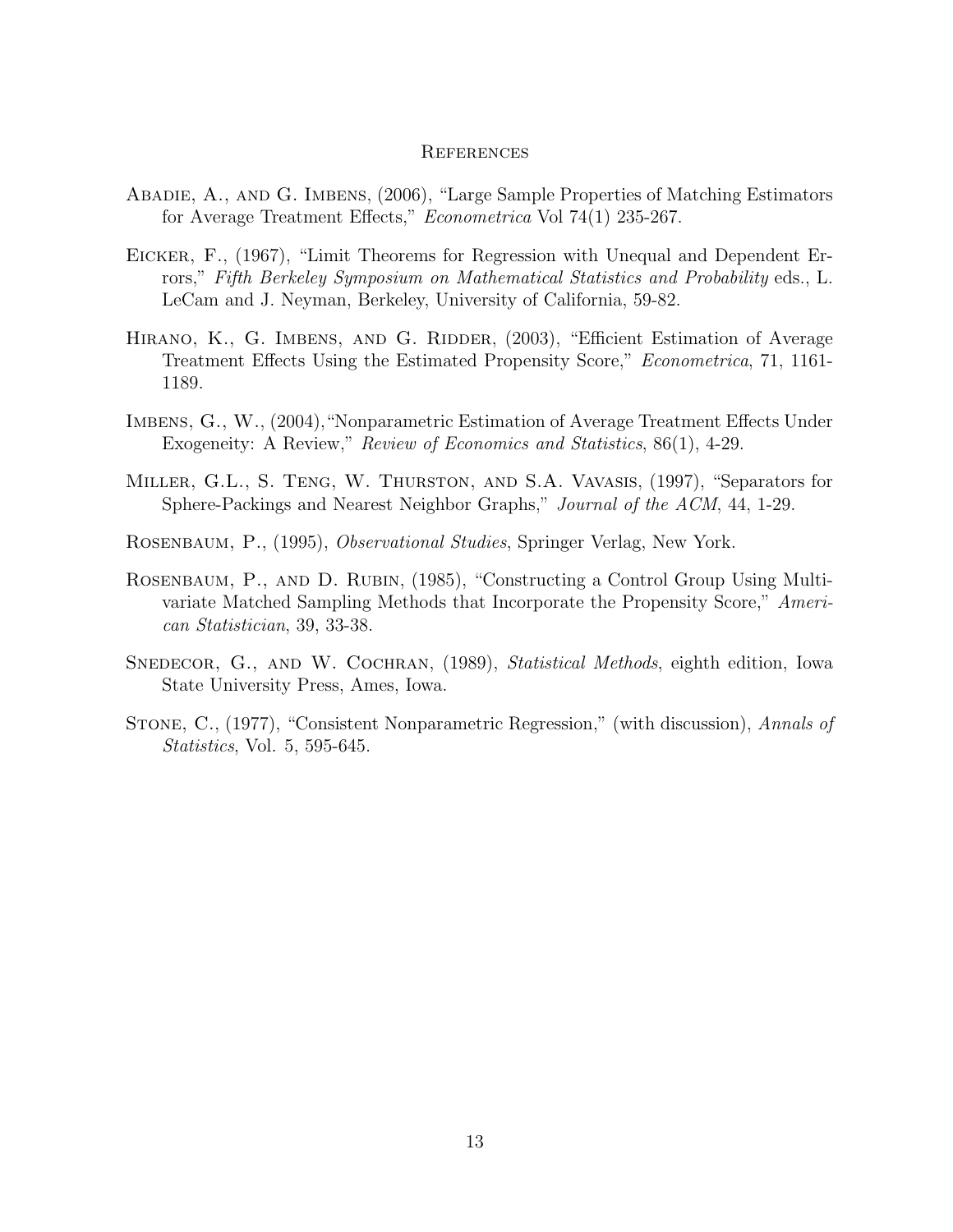| $Y(0) X=x \sim N(x,1), \quad Y(1) X=x \sim N(0,1/2)$ |
|------------------------------------------------------|
| 50,000 replications, one match                       |

|                             | $N=50$  |              |              | $N = 200$ |         |         |                           |
|-----------------------------|---------|--------------|--------------|-----------|---------|---------|---------------------------|
|                             | average | $95\%$ conf. | $90\%$ conf. |           | average |         | $95\%$ conf. $90\%$ conf. |
|                             | s.e.    | interv.      | interv.      |           | s.e.    | interv. | interv.                   |
| Standard variance estimator | .2370   | .9915        | .9742        |           | .1189   | .9918   | .9743                     |
| Matching variance estimator | .1716   | .9410        | .8892        |           | .0864   | .9463   | .8963                     |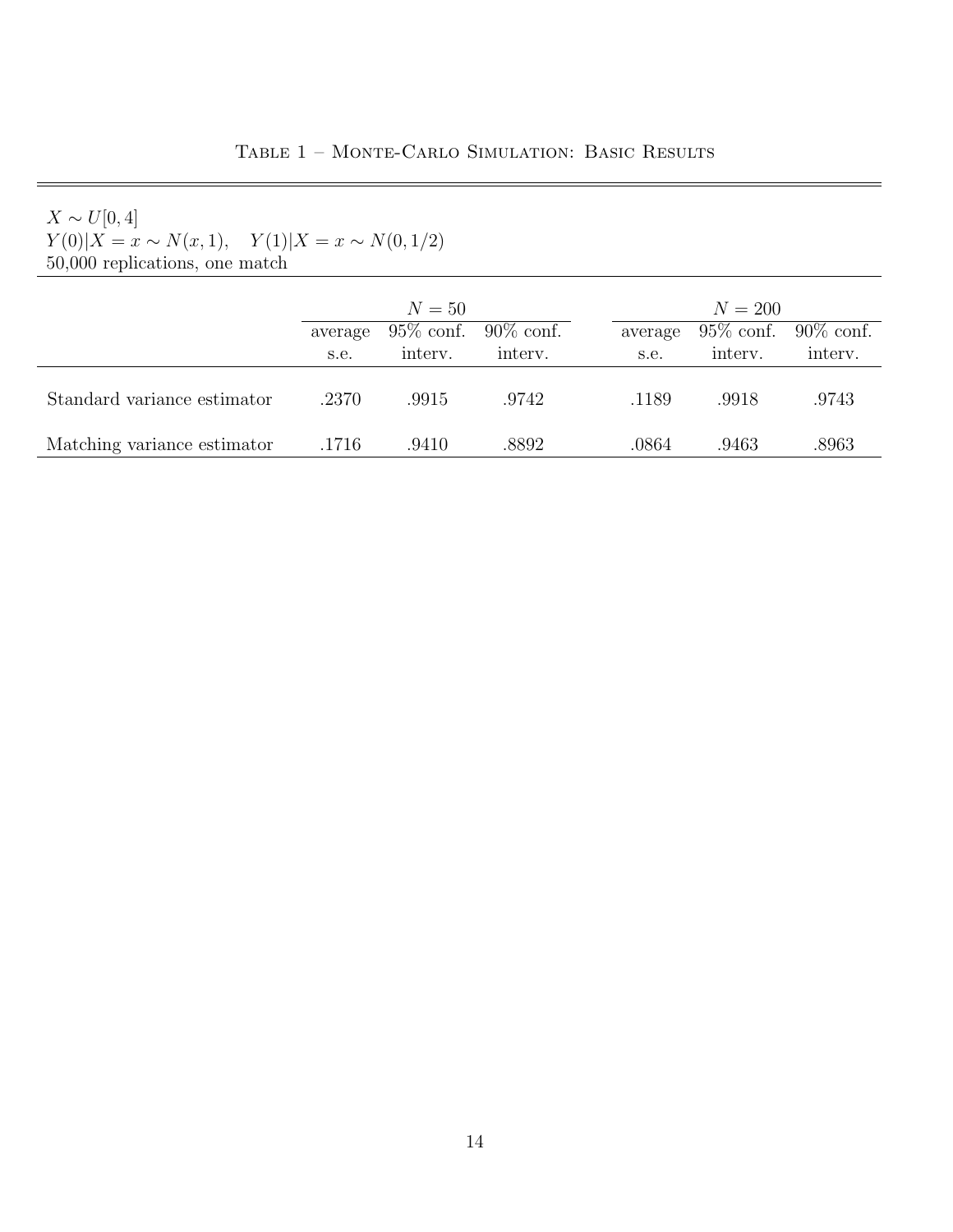| $X \sim U[0,4]$                                      |         |              |              |  |           |              |              |  |
|------------------------------------------------------|---------|--------------|--------------|--|-----------|--------------|--------------|--|
| $Y(0) X=x \sim N(x,1), \quad Y(1) X=x \sim N(0,1/2)$ |         |              |              |  |           |              |              |  |
| 50,000 replications, one and multiple matches        |         |              |              |  |           |              |              |  |
|                                                      |         |              |              |  |           |              |              |  |
|                                                      | $N=50$  |              |              |  | $N = 200$ |              |              |  |
|                                                      | average | $95\%$ conf. | $90\%$ conf. |  | average   | $95\%$ conf. | $90\%$ conf. |  |
|                                                      | s.e.    | interv.      | interv.      |  | s.e.      | interv.      | interv.      |  |
| Standard variance estimator                          | .2370   | .9915        | .9742        |  | .1189     | .9918        | .9743        |  |
| Matching variance estimator                          |         |              |              |  |           |              |              |  |
| 1 match                                              | .1716   | .9410        | .8892        |  | .0864     | .9463        | .8963        |  |
| 5 matches                                            | .1732   | .9472        | .8961        |  | .0865     | .9474        | .8971        |  |
| 25 matches                                           | .1920   | .9688        | .9296        |  | .0871     | .9488        | .9003        |  |

Table 2 – Monte-Carlo Simulation: Multiple Matches and Heteroskedasticity

Panel B: Heteroskedasticity

Panel A: Homoskedasticity

 $X \sim U[0, 4]$ 

$$
Y(0)|X = x \sim N(x, 1), \quad Y(1)|X = x \sim N(0, 1 - x + x^2/4)
$$

50,000 replications, one and multiple matches

|                             | $N=50$  |              |              | $N = 200$ |              |              |  |
|-----------------------------|---------|--------------|--------------|-----------|--------------|--------------|--|
|                             | average | $95\%$ conf. | $90\%$ conf. | average   | $95\%$ conf. | $90\%$ conf. |  |
|                             | s.e.    | intery.      | interv.      | s.e.      | interv.      | interv.      |  |
| Standard variance estimator | .2297   | .9926        | .9775        | .1153     | .9940        | .9784        |  |
| Matching variance estimator |         |              |              |           |              |              |  |
| 1 match                     | .1616   | .9403        | .8887        | .0814     | .9463        | .8965        |  |
| 5 matches                   | .1629   | .9456        | .8940        | .0815     | .9478        | .8970        |  |
| 25 matches                  | .1787   | .9659        | .9259        | .0819     | .9491        | .8985        |  |